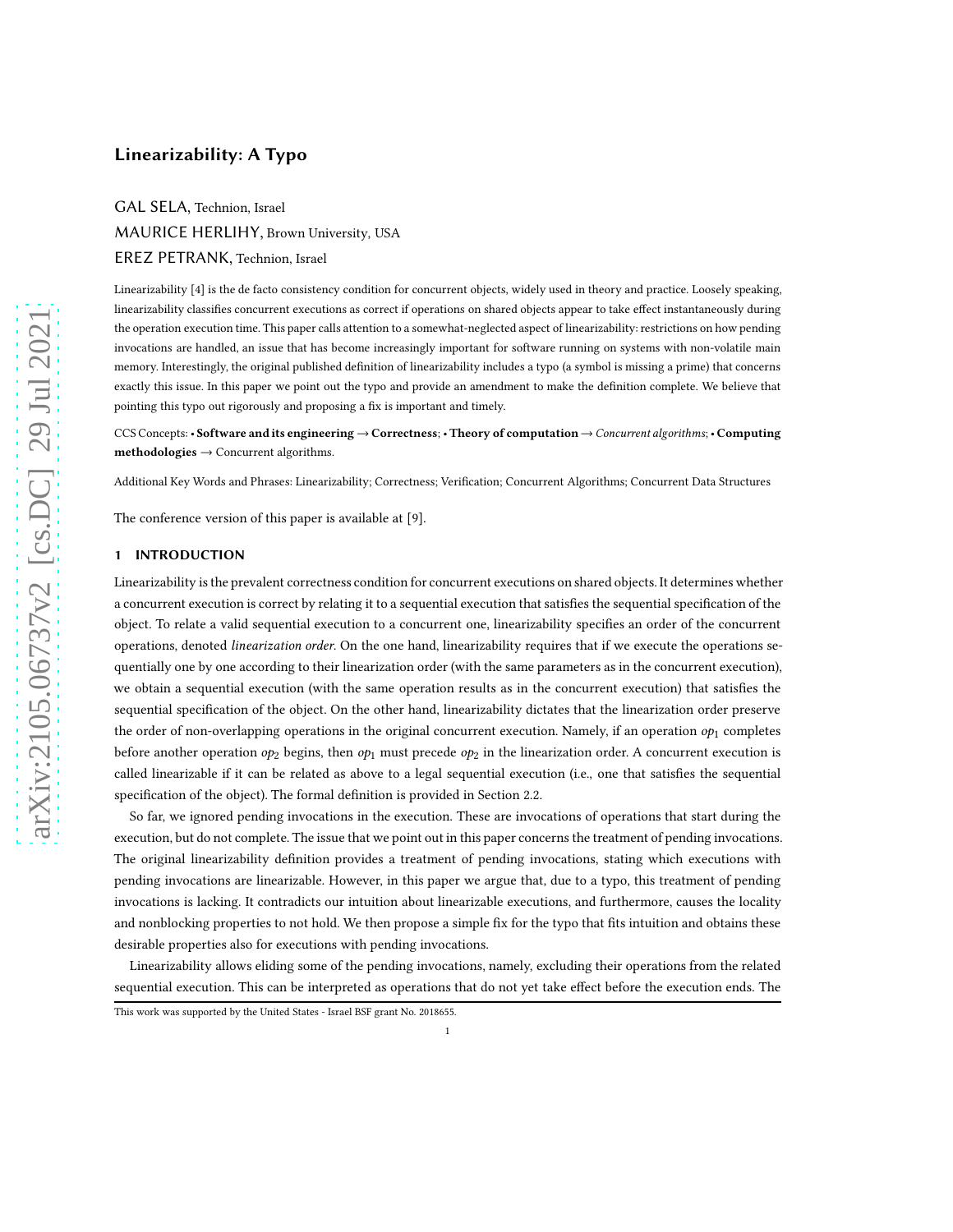rest of the pending invocations appear in the sequential execution with a *response*, i.e., completion and returned results. These can be interpreted as operations in the concurrent execution that have taken effect although their responses have not yet been returned to the caller. The responses appended in the sequential execution are determined in a way that fits the overall execution. In particular, responses are set so that the related sequential execution satisfies the sequential specification of the object.

The problem that arises, due to the typo in the original definition, is that the definition does not restrict the order of operations that have pending invocations, even when these operations take effect, i.e., are included in the related sequential execution. In particular, a pending invocation of an operation  $op$  may be placed in a linearization order before other operations that completed earlier in the execution, even operations that completed before  $op$  started. Imagine an execution that starts with an operation  $op_1$  that reads a shared variable x. While x is initially 0, the operation weirdly reads the value 1, and then completes and returns 1. Later a new operation  $op_2$  is invoked on a different process. Operation  $op_2$  writes 1 into x and does not complete before the execution ends. Intuitively, this does not seem like an acceptable linearizable execution. However, under the existing definition with the typo, it is linearizable, because the pending invocation of operation  $op_2$  (that writes 1) can be ordered before the completed operation  $op_1$  that reads 1.

Interestingly, beyond contradicting intuition, the typo in the original definition does not allow it to yield neither locality nor the nonblocking property. In Section [3](#page-3-0) we describe the intuitive problem with the typo in the definition and formally show that it is not local neither nonblocking.

We propose a (syntactically very minor) modification to the definition that restricts the linearization order of operations with pending invocations that take effect. Similarly to completed operations, operations with pending invocations are ordered later than any operation that completes before they start. This modification makes the odd execution described above not linearizable. In Section [2](#page-1-0) we recall the formal original definition of linearizability (with the typo). In Section [4](#page-5-0) we formally specify the amended definition, and in Section [5](#page-6-0) we revisit the issues that the typo raises and show that they are resolved. We also show in Section [7](#page-9-0) that an alternative equivalent definition of linearizability [\[6\]](#page-12-2) is actually not equivalent to the definition of linearizability with the typo, but it is equivalent to the version that we propose without the typo. In Section [6](#page-8-0) we discuss an alternative interpretation of the original definition (with the typo, but with a different definition of what an operation means) and explain why this alternative interpretation is problematic as well. Finally, we put the various linearizability definitions covered throughout the paper in context in Section [8.](#page-11-0)

It is clear that the flaw in the definition is a typo, not a conceptual error, and the authors' intended meaning is clear in context. We believe no prior paper was rendered incorrect by relying on the original definition. However, linearizability is extremely important for concurrent executions. It has been used in thousands of papers and the definition with the typo has been replicated in numerous subsequent publications. We believe it is important to point out this typo and provide a rigorous discussion and a fix. The issue of pending invocations is becoming increasingly important as architectures with non-volatile main memory become commonplace. Non-volatile memory models encompass various definitions [e.g. [1](#page-12-3)[–3,](#page-12-4) [5](#page-12-5)] where a major focus is dealing with invocations pending at the time of a crash. In this realm, pending invocations become critically important, making the fix of this typo timely.

## <span id="page-1-0"></span>2 SYSTEM MODEL AND LINEARIZABILITY DEFINITION

We follow the terminology of the original linearizability paper [\[4\]](#page-12-0), which contains additional motivation and detailed explanations.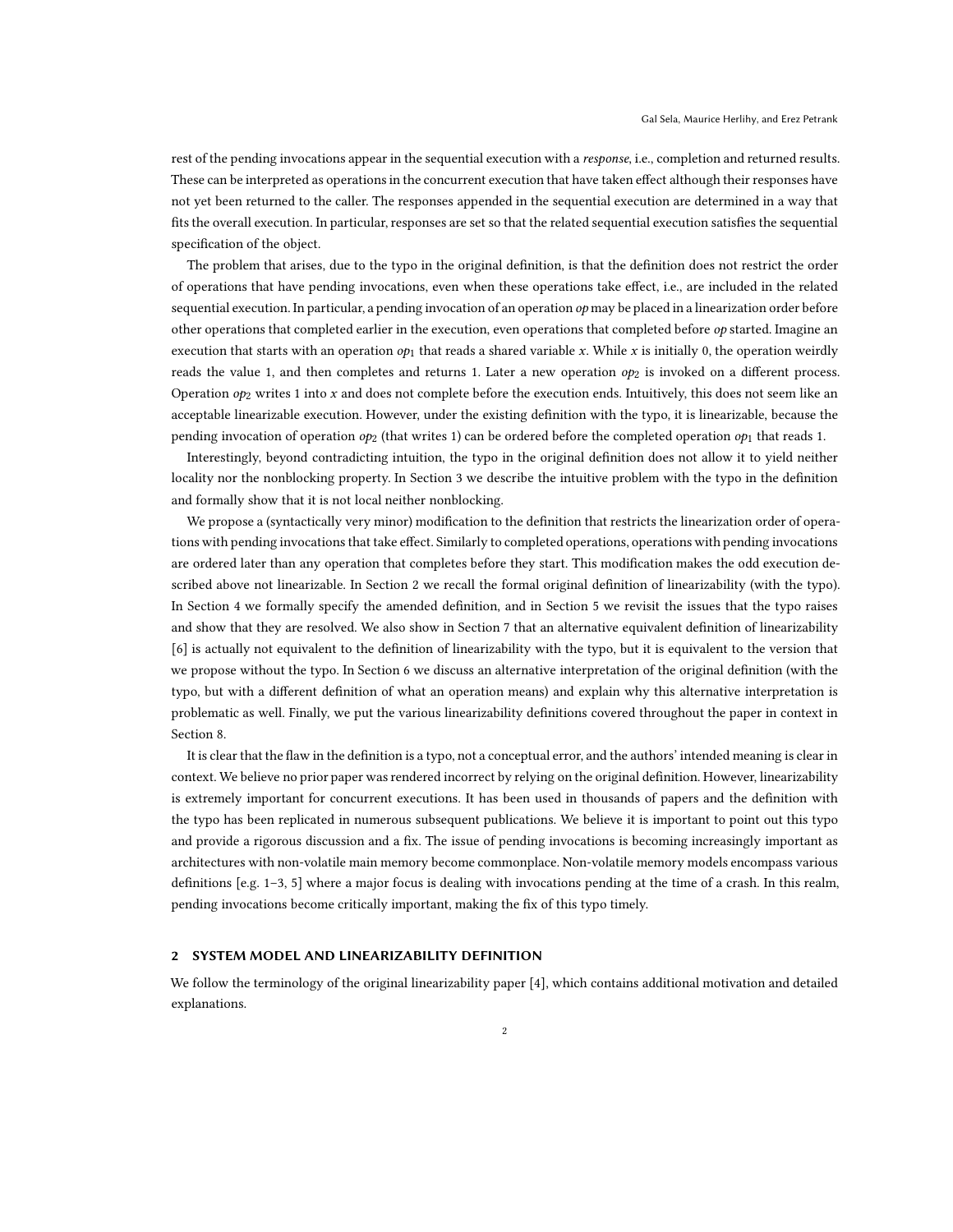#### 2.1 Histories Terminology

An execution of a concurrent system is modeled by a history. A *history* is a finite sequence of operation *invocation* and response events. Each invocation or response event is associated with some object and some process. An invocation includes also an operation name and argument values, and a response includes a termination condition and results. A response matches an invocation if it is associated with the same object and process. An invocation is pending in a history if no matching response follows the invocation. An extension of H is a history constructed by appending to the end of  $H$  responses to zero or more pending invocations of  $H$ . A subhistory of a history  $H$  is a subsequence of the events of  $H$ . complete( $H$ ) is the maximal subhistory of  $H$  consisting only of invocations and matching responses, without any pending invocations. For a process  $P$ , the process subhistory  $H|P$  is the subsequence of all events in  $H$  associated with the process P. For an object x, the *object subhistory*  $H|x$  is the subsequence of all events in H associated with the object x. Two histories H and H' are equivalent if for every process  $P$ ,  $H|P = H'|P$ .

A history  $H$  is *sequential* if it comprises a sequence of pairs of an invocation and a matching response, except possibly the last invocation, which might be the last event in the history, not accompanied by a matching response. A history that is not sequential is concurrent. A history is well-formed if each of its process subhistories is sequential. A single-object history is one in which all events are associated with the same object. A sequential specification for an object is a prefix-closed set of single-object sequential histories for that object. A sequential history H is legal if each object subhistory  $H|x$  belongs to the sequential specification for  $x$ .

<span id="page-2-2"></span>We recall the exact definition of operations from [\[4\]](#page-12-0), which is inherent to the definition of linearizability:

Definition 2.1. (Operation) An operation in a history is a pair consisting of an invocation and the next matching response.

An operation  $e_0$  precedes (synonymously happens before) an operation  $e_1$  in a history H if  $e_0$  ends before  $e_1$  begins, namely,  $e_1$ 's invocation event occurs after  $e_0$ 's response event in H. Precedence in H induces a partial order on operations of  $H$ , denoted  $\lt_{H}$ . Informally,  $\lt_{H}$  captures the "real-time" precedence order of operations in  $H$ . We stress that only invocations that have matching responses are considered *operations* and the order  $\lt_H$  applies only to them.

### <span id="page-2-0"></span>2.2 Linearizability Definition

<span id="page-2-1"></span>The original definition of linearizability according to [\[4\]](#page-12-0) follows:

Definition 2.2. (Linearizability) A well-formed history  $H$  is linearizable if it has an extension  $H'$  such that:

**L1:** There exists a legal sequential history S, to which  $complete(H')$  is equivalent.

L2:  $\lt_H \subseteq \lt_S$ .

 $S$  is denoted the linearization of  $H$ , and operations that appear in complete( $H'$ ) are denoted linearized operations. Definition [2.2](#page-2-1) requires the existence of a linearization  $S$  that satisfies two conditions. Condition L1 refers to each process individually, guaranteeing that all its linearized operations are in the same order and with the same results as in the legal sequential history S. Due to this equivalence to a legal sequential history, operations in  $H$  act as if they were interleaved at the granularity of complete operations, and adhere to the sequential specification. Condition L2 guarantees that  $S$  preserves the order of non-concurrent operations in  $H$ , so that it respects possible dependencies between operations in  $H$ .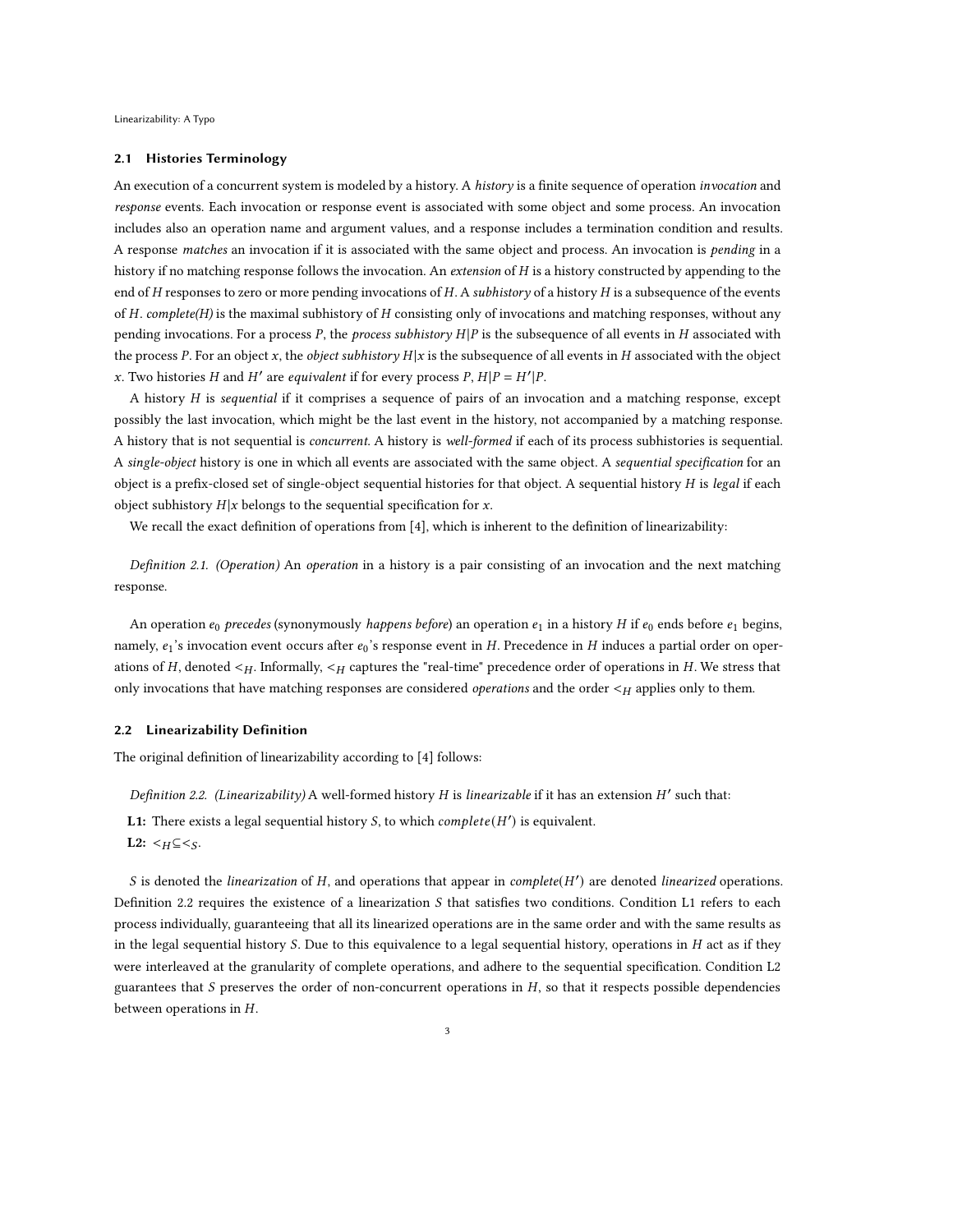# <span id="page-3-0"></span>3 ISSUES WITH THE DEFINITION WITH THE TYPO

Linearizability enforces real-time precedence order on operations. Definition [2.2](#page-2-1) enforces it only on operations that include both an invocation and a response in the given history. Fixing the typo extends the enforcement to linearized operations related to pending invocations as well, so that overall, the order is enforced on all linearized operations. To establish the necessity of the typo fix, we present in Section [3.1](#page-3-1) motivating examples of executions classified as linearizable by Definition [2.2](#page-2-1) although intuitively they do not seem like acceptable linearizable executions. Moreover, we show in Section [3.2](#page-4-0) that linearizability as defined in Definition [2.2](#page-2-1) is not local, and show in Section [3.3](#page-5-1) that it is not nonblocking.

## <span id="page-3-1"></span>3.1 Executions Counter-Intuitively Classified As Linearizable

We start with two simple examples of executions on a single object, that intuitively seem non-linearizable, but are classified as linearizable by Definition [2.2.](#page-2-1) This stems from allowing operations related to pending invocations to appear to take effect before operations by other processes that precede them, since L2 enforces order among H's operations only, and excludes all pending invocations of H.

Consider the execution  $H_1$  that appears in Figure [1,](#page-3-2) involving two processes: A and B, operating on a register object initialized to 0.  $H_1$  is intuitively unacceptable, as A cannot "predict the future" and read the value that B has not yet even asked to write, and it cannot distinguish between the given execution and an execution in which B does not invoke any write. Therefore, A should return 0 and not 1. Nevertheless, Definition [2.2](#page-2-1) classifies the execution as linearizable, as there is an extension  $H'_1$  and a legal sequential execution  $S_1$  (see Figure [1\)](#page-3-2) that adhere to the conditions in Definition [2.2:](#page-2-1) L1 holds since the events per process in  $complete(H'_1)$  and in  $S_1$  are identical. L2 vacuously holds since it enforces order only on operations of  $H_1$ , and  $H_1$  has a single operation (since a pending invocation does not count as an operation, see Definition [2.1\)](#page-2-2). In particular, L2 does not force  $B$ 's write to occur in  $S_1$  after the read operation by A.

<span id="page-3-2"></span>Fig. 1. Executions on a register:

- $\bullet$   $H_1$  an execution with a return value conflicting with the order between the pending write and the preceding read.
- $complete(H'_1)$  identical to  $H'_1$ , an extension of  $H_1$ .
- $S_1$  a linearization of  $H_1$ .

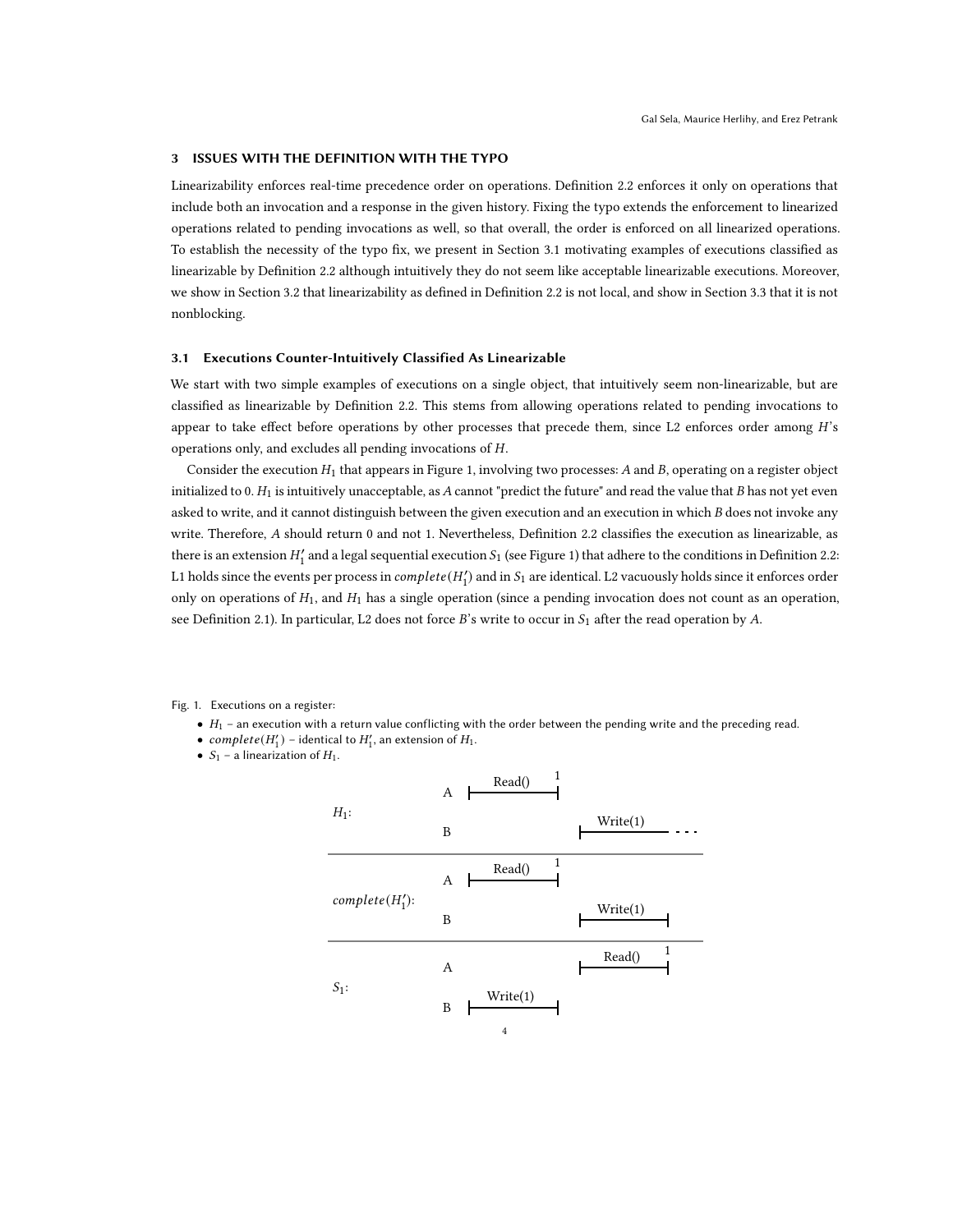#### <span id="page-4-1"></span>Fig. 2. Executions on a FIFO queue:

- $\bullet$   $H_2$  an execution with a return value conflicting with the order between the pending enqueue and the preceding enqueue.
- $complete(H'_2)$  identical to  $H'_2$ , an extension of  $H_2$ .
- $S_2$  a linearization of  $H_2$ .



We bring as a second example the execution  $H_2$  demonstrated in Figure [2,](#page-4-1) involving two processes: A and B, operating on a FIFO queue initialized to be empty.  $H_2$  is intuitively unacceptable due to the return value of the dequeue operation, which returns an item enqueued by the second enqueue operation rather than the first one, thus violating the FIFO requirement. Nonetheless, as Condition L2 of Definition [2.2](#page-2-1) does not enforce linearizations of  $H_2$  to place  $A$ 's enqueue before B's enqueue,  $H_2$  is considered linearizable, by the extension  $H'_2$  and the linearization  $S_2$  that appear in Figure [2.](#page-4-1)

### <span id="page-4-0"></span>3.2 Linearizability With The Typo Is Not Local

A property of a concurrent system is *local* (synonymously *composable*) if the system as a whole satisfies it whenever each object in the system satisfies it individually. Locality enables implementing and verifying objects independently, thus maintaining modularity. To demonstrate that linearizability as defined with the typo is not local, we bring an execution  $H$  in Figure [3,](#page-5-2) involving two processes: A and B, operating on two register objects initialized to 0: x and y. For each of x and y, the object subhistory of the presented execution  $H$  is similar to  $H_1$  (see Figure [1\)](#page-3-2). As shown in Sec-tion [3.1,](#page-3-1) these subhistories are linearizable by Definition [2.2.](#page-2-1) However,  $H$  as a whole is not linearizable by Definition [2.2:](#page-2-1) An appropriate extension  $H'$  must include responses to both writes for the writes to be included in *complete*( $H'$ ), otherwise there will be no legal sequential execution S equivalent to  $complete(H')$ , because the read operations could not legally return 1. Together with the order enforced by Condition L1 on operations by each process, we get the following order requirements, which form a cycle: x.Read() must occur before y.Write(1) for S to preserve the order of A's events (due to Condition L1 that requires  $S|A = complete(H')|A)$ ; y.Write(1) must occur before y.Read() for S to be a legal register history (which dictates in particular that 1 be a legal return value of y.Read()); y.Read() must occur before x.Write(1) for S to preserve the order of B's events (due to Condition L1 that requires  $S|B = complete(H')|B$ ); and finally x.Write(1) must occur before x.Read() for  $S$  to be a legal register history.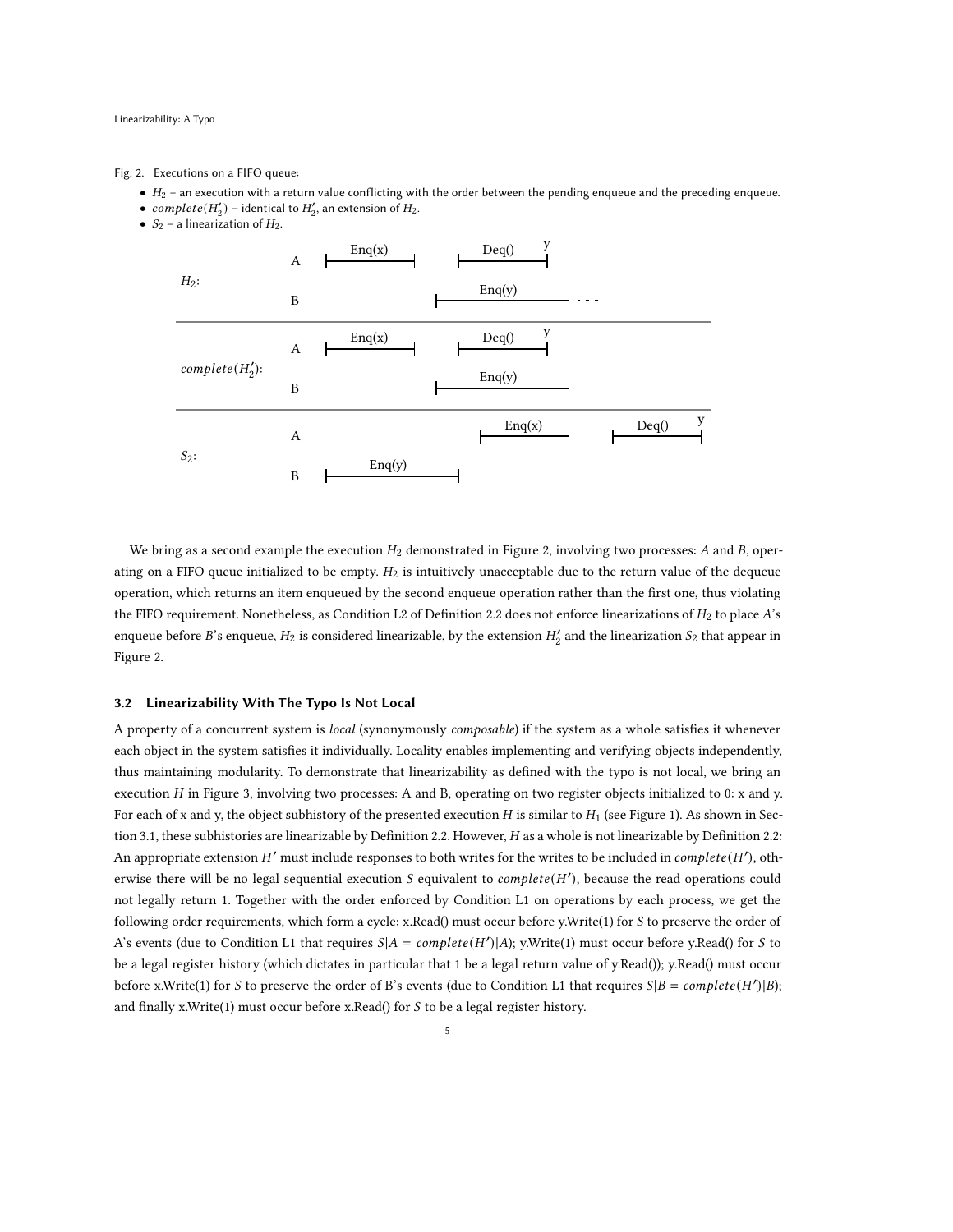

<span id="page-5-2"></span>Fig. 3. H, a non-linearizable execution on two registers, although the object subhistory for each register is linearizable

# <span id="page-5-1"></span>3.3 Linearizability With The Typo Is Not Nonblocking

We look at pending invocations of total operations, which are operations defined for every object value (following the terminology of [\[4\]](#page-12-0)). A property of a concurrent system is *nonblocking* if processes invoking total operations are never forced to wait for another pending invocation to complete. Formally, linearizability is nonblocking if for each linearizable execution that has some pending invocation inv of a total operation, there exists a matching response for inv such that appending it to the execution results in a linearizable execution.

To demonstrate that linearizability as defined with the typo is not nonblocking, we look at the execution  $H_1$  (see Figure [1\)](#page-3-2). This execution is linearizable by the original definition (as shown above) and has a pending invocation – the invocation of B's write. Appending a response  $resp$  for this write to  $H_1$  results in the non-linearizable execution  $H_1 \cdot resp$ : The pending write becomes an operation in  $H_1 \cdot resp$  and is thus ordered by  $\lt_{H_1} \cdot resp$  as appearing after A's read. Condition L2 of Definition [2.2](#page-2-1) dictates that a linearization of  $H_1 \cdot resp$  respect this order and place the write after the read, which makes it impossible for A's read to legally return 1.

Another counterexample is the execution  $H_2$  (see Figure [2\)](#page-4-1). It is linearizable by the original definition (as shown above) and has a pending invocation – the invocation of B's enqueue. Appending a response  $resp$  for this enqueue to  $H_2$  results in the non-linearizable execution  $H_2 \cdot resp$ : The pending enqueue becomes an operation in  $H_2 \cdot resp$  and is thus ordered by  $\lt_{H_2}$  resp as appearing after A's enqueue. Condition L2 of Definition [2.2](#page-2-1) dictates that the linearization respect this order and place B's enqueue after A's enqueue, which makes it impossible for A's dequeue to return y while obeying the FIFO specification of a FIFO queue.

### <span id="page-5-0"></span>4 AMENDED LINEARIZABILITY

<span id="page-5-3"></span>We bring the amended definition of linearizability, which fixes a typo in Condition L2 with a fix that enforces real-time precedence order on linearized operations related to pending invocations:

Definition 4.1. (Amended Linearizability) A well-formed history H is linearizable if it has an extension H' such that: **L1:** There exists a legal sequential history S, to which  $complete(H')$  is equivalent.

L2:  $\lt_{complete(H')} \subseteq \lt_{S}$ .

L2 is equivalent to  $\lt_{H'}\subseteq\lt_S$  because *complete*( $H'$ ) and  $H'$  differ only in pending invocations and according to the definitions in [\[4](#page-12-0)], which we use too, pending invocations are not considered operations and a happens-before order does not apply to them. While writing L2 as above makes the definition easier to understand, note that writing L2 as  $\langle H \rangle \leq \langle g \rangle$  provides a fix that is within a single prime sign from the original definition. This missing prime is the typo in the original definition.

Some papers have used an alternative definition of operations, in which pending invocations are also considered as operations, to which a happens-before relation applies. We consider this alternative definition (with the original linearizability definition) in Section [6](#page-8-0) and show that it does not yield an adequate definition for linearizability.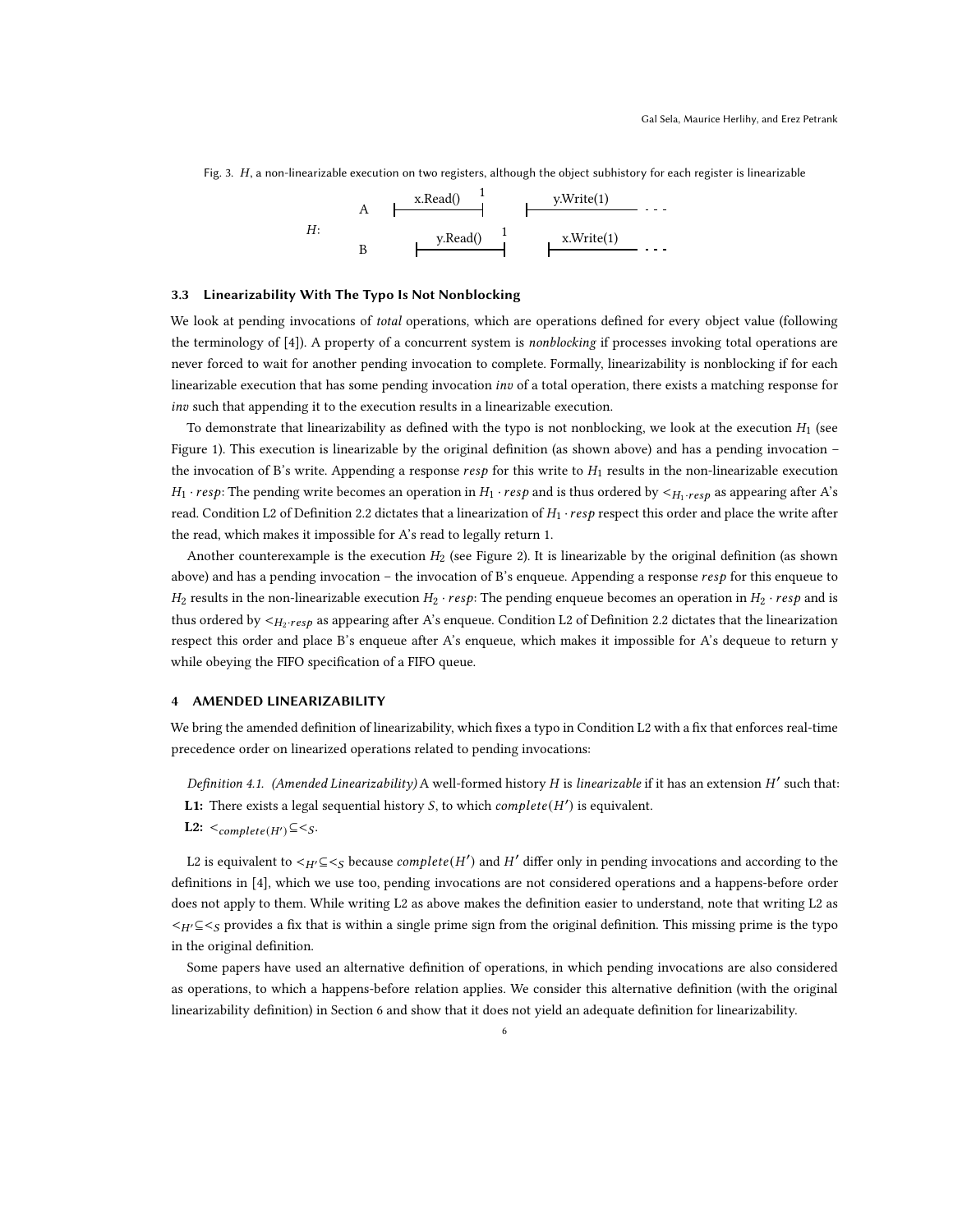### <span id="page-6-0"></span>5 ISSUES REVISITED

<span id="page-6-1"></span>We explain how the typo fix solves the issues raised in Section [3.](#page-3-0)

#### 5.1 Executions Become Non-Linearizable As Expected

We have shown in Section [3.1](#page-3-1) that  $H_1$  (see Figure [1\)](#page-3-2) is linearizable by Definition [2.2](#page-2-1) although intuitively it is not an acceptable linearizable execution. With the amendment of L2,  $H_1$  becomes non-linearizable by Definition [4.1:](#page-5-3) To satisfy Condition L1, an appropriate extension  $H'_1$  must include a response for the write operation, otherwise there will be no legal sequential execution  $S_1$  equivalent to  $\mathit{complete}(H_1'),$  because the read operation could not legally return 1. In addition, an appropriate linearization  $S_1$  must satisfy the amended L2 Condition, which dictates that the read precede the write in  $S_1$  because it precedes it in  $complete(H'_1)$ . This means the read must return 0 in  $S_1$  for  $S_1$  to be legal, which contradicts Condition L1 that requires  $S_1$  to have the same return values as  $complete(H'_1)$ .

In a similar fashion,  $H_2$  (see Figure [2\)](#page-4-1) becomes non-linearizable by Definition [4.1](#page-5-3) as desired: an appropriate extension  $H'_2$  must include a response for Enq(y); thus, Enq(y) must happen in S after Enq(x); and so Deq() must return  $x$  in  $S$ , in contradiction to L1.

#### 5.2 Linearizability Becomes Local

With the typo fix, the history  $H$  demonstrated in Figure [3](#page-5-2) does not stand anymore as a counterexample to the locality of linearizability, since H's object subhistories for x and y are not linearizable by Definition [4.1,](#page-5-3) as explained for  $H_1$  in Section [5.1.](#page-6-1) We will show that linearizability with the typo fix is indeed local.

<span id="page-6-2"></span>Next, we repeat the locality proof from the original paper, explain why the proof does not hold for the definition with the typo, and describe an amendment of the proof that makes it correct for Definition [4.1.](#page-5-3) We start by recalling the theorem and its proof as in the original paper. (We note that  $H$  mentioned in the theorem is assumed to be a well-formed history, as all histories in [\[4](#page-12-0)].)

THEOREM 5.1. H is linearizable if and only if, for each object  $x$ ,  $H|x$  is linearizable.

PROOF. The "only if" part is obvious.

For each x, pick a linearization of  $H|x$ . Let  $R_x$  be the set of responses appended to  $H|x$  to construct that linearization, and let  $\lt_x$  be the corresponding linearization order. Let  $H'$  be the history constructed by appending to  $H$  each response in  $R_x$  . We will construct a partial order  $<$  on the operations of  $complete(H^\prime)$ such that: (1) For each  $x, \leq x \leq \leq$ , and (2)  $\leq H \leq \leq$ . Let S be the sequential history constructed by ordering the operations of  $complete(H')$  in any total order that extends <. Condition (1) implies that S is legal, hence that L1 is satisfied, and Condition (2) implies that L2 is satisfied.

Let  $\lt$  be the transitive closure of the union of all  $\lt_x$  with  $\lt_y$ . It is immediate from the construction that < satisfies Conditions (1) and (2), but it remains to be shown that < is a partial order. We argue by contradiction. If not, then there exists a set of operations  $e_1, \ldots, e_n$ , such that  $e_1 < e_2 < \cdots < e_n, e_n < e_1$ , and each pair is directly related by some  $\lt_x$  or by  $\lt_H$ . Choose a cycle whose length is minimal.

Suppose all operations are associated with the same object x. Since  $\lt_x$  is a total order, there must exist two operations  $e_{i-1}$  and  $e_i$  such that  $e_{i-1}$  <  $H$   $e_i$  and  $e_i$  <  $x$   $e_{i-1}$ , contradicting the linearizability of  $x$ .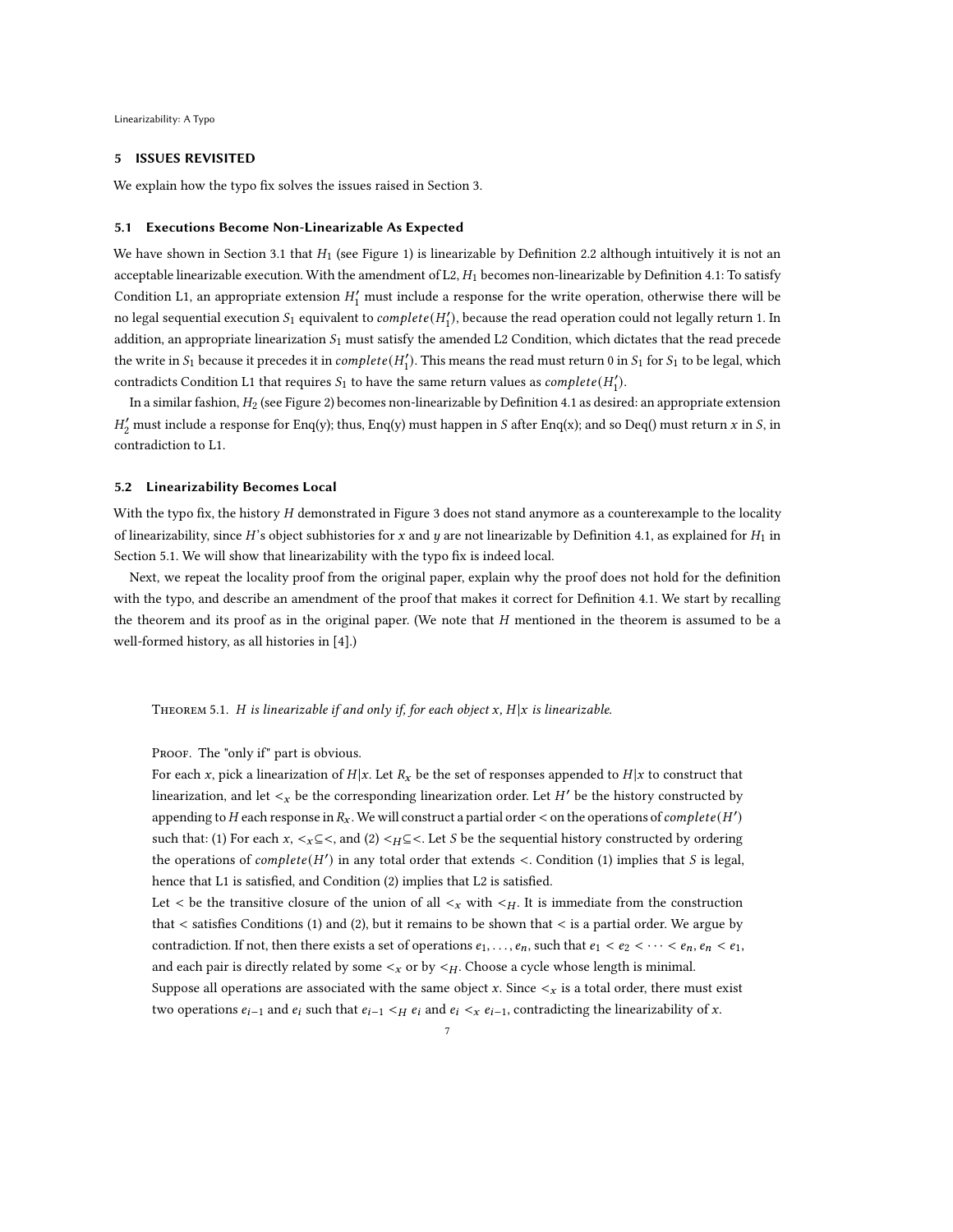The cycle must therefore include operations of at least two objects. By reindexing if necessary, let  $e_1$  and  $e_2$  be operations of distinct objects. Let x be the object associated with  $e_1$ . We claim that none of  $e_2, \ldots, e_n$ can be an operation of x. The claim holds for  $e_2$  by construction. Let  $e_i$  be the first operation in  $e_3, \ldots, e_n$ , associated with x. Since  $e_{i-1}$  and  $e_i$  are unrelated by  $\lt_{x}$ , they must be related by  $\lt_{H}$ ; hence the response of  $e_{i-1}$  precedes the invocation of  $e_i$ . The invocation of  $e_2$  precedes the response of  $e_{i-1}$ , since otherwise  $e_{i-1}$   $\lt_H$   $e_2$ , yielding the shorter cycle  $e_2, \ldots, e_{i-1}$ . Finally, the response of  $e_1$  precedes the invocation of  $e_2$ , since  $e_1 <_H e_2$  by construction. It follows that the response to  $e_1$  precedes the invocation of  $e_i$ , hence  $e_1 <_{H} e_i$ , yielding the shorter cycle  $e_1, e_i, \ldots, e_n$ .

Since  $e_n$  is not an operation of x, but  $e_n < e_1$ , it follows that  $e_n < H$ ,  $e_1$ . But  $e_1 < H$ ,  $e_2$  by construction, and because  $\lt H$  is transitive,  $e_n \lt H e_2$ , yielding the shorter cycle  $e_2, \ldots, e_n$ , the final contradiction.

 $\Box$ 

The above proof does not hold for the definition with the typo since the history S constructed in the proof is not guaranteed to satisfy Condition L1 of linearizability. L1 requires  $S$  to preserve the precedence order of the linearized operations by each process. But the constructed  $S$  is not guaranteed to preserve the order between two linearized operations by the same process on two different objects, if the later operation of the two is related to a pending invocation in  $H$ . For operations on different objects,  $S$  is guaranteed to preserve order only among linearized operations whose invocations are not pending in  $H$ , due to Condition (2) with the typo in the proof (namely,  $\lt H \subseteq$  rather than  $\leq_{complete(H')}\subseteq\leq$ ). For example, the history S demonstrated in Figure [4](#page-7-0) may be constructed by the proof (when using Definition [2.2\)](#page-2-1) as a linearization of H from Figure [3.](#page-5-2) Due to the reversed order for B, complete(H')  $|B \neq S|B$ , and so S does not satisfy L1 for H.

To fix the proof, we replace every reference to  $\lt_H$  in the proof with  $\lt_{complete(H')}$ , similarly to the typo fix of the definition. The fixed proof is correct when applied to the linearizability definition with the typo fix. In particular, thanks to the fix of Condition (2), L1 is guaranteed to be satisfied. We note that the fixed proof naturally holds for the definition with the typo fixed, but it does not work for the linearizability definition with the typo, which is not local as proven above. The barrier in this case is that the constructed < is not necessarily a partial order, but rather might contain cycles. In detail, the above proof argues by contradiction that < is a partial order. It assumes an operation cycle  $e_1 < e_2 < \cdots < e_n < e_n < e_1$  satisfying certain properties and needs to reach a contradiction. In the case that all operations in this cycle are associated with the same object  $x$ , then as the proof states, there must exist two operations in the cycle,  $e_{i-1}$  and  $e_i$ , such that  $e_{i-1} <_{complete(H')} e_i$  (referring to  $<_{complete(H')}$  rather than  $<_{H}$  is due to the proof fix) and  $e_i <_x e_{i-1}$ . This contradicts the linearizability of  $H|x$  if linearizability is defined with the typo fix, namely, L2 for  $H|x$  requires  $\lt_{complete(H')|x} \subseteq \lt_x$ , because then  $e_{i-1} \lt_{complete(H')} e_i$  leads to  $e_{i-1} \lt_x e_i$ , contradicting the asymmetry of  $\langle x, \rangle$ . However, without the definition fix (namely, with L2 for H|x requiring  $\langle H | x \subseteq \langle x \rangle$ ), we do not reach a contradiction if  $e_i$  is an operation related to a pending invocation of H. The reason is that for such an  $e_i$ ,  $e_{i-1} <_{complete(H')} e_i$  does not lead to  $e_{i-1} <_{H|x} e_i$  (since  $\lt H|x$  does not refer to  $e_i$  at all), and so L2 does not imply

<span id="page-7-0"></span>Fig. 4.  $S$ , a sequential history that might be constructed in the proof of Theorem [5.1](#page-6-2) as a linearization of  $H$ 

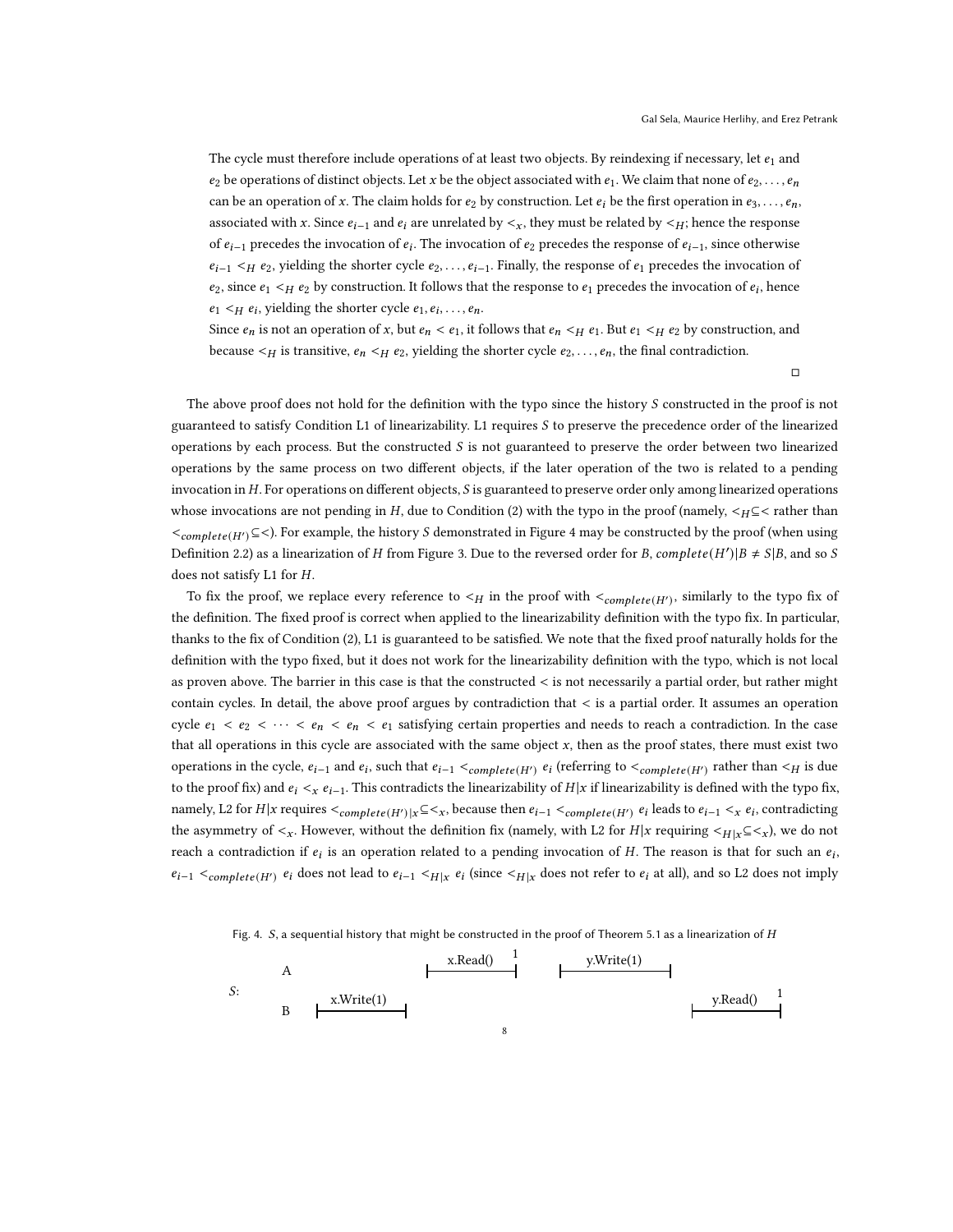$e_{i-1} <sub>x</sub> e_i$ . Consider, for example, H from Figure [3,](#page-5-2) and let  $e_1$  be x.Read() and  $e_2$  be x.Write(1). < constructed in the proof contains the cycle  $e_1 < e_2 < e_1$ , which stems from  $e_1 <$ <sub>complete(H')</sub>  $e_2$  and  $e_2 <$ <sub>x</sub>  $e_1$ .

#### 5.3 Linearizability Becomes Nonblocking

With the typo fix, the histories  $H_1$  and  $H_2$  do not stand anymore as counterexamples to linearizability being nonblocking, since they are not linearizable by Definition [4.1,](#page-5-3) as explained in Section [5.1.](#page-6-1) We will show that linearizability with the typo fix is indeed nonblocking.

Next, we repeat the nonblocking property proof from the original paper, explain why the proof does not hold for the definition with the typo, and why it does hold for Definition [4.1.](#page-5-3) We start by recalling the theorem and its proof as in the original paper.

THEOREM 5.2. Let inv be an invocation of a total operation. If  $\langle x \text{ inv } P \rangle$  is a pending invocation in a linearizable history H, then there exists a response  $\langle x \text{ res } P \rangle$  such that  $H \cdot \langle x \text{ res } P \rangle$  is linearizable.

PROOF. Let S be any linearization of H. If S includes a response  $\langle x \text{ res } P \rangle$  to  $\langle x \text{ inv } P \rangle$ , we are done, since S is also a linearization of  $H \cdot \langle x \text{ res } P \rangle$ . Otherwise,  $\langle x \text{ inv } P \rangle$  does not appear in S either, since linearizations, by definition, include no pending invocations. Because the operation is total, there exists a response  $\langle x \text{ res } P \rangle$  such that  $S' = S \cdot \langle x \text{ inv } P \rangle \cdot \langle x \text{ res } P \rangle$  is legal. S', however, is a linearization of  $H \cdot \langle x \text{ res } P \rangle$ , and hence is also a linearization of  $H$ .

The first part of the above proof does not hold for the definition with the typo, as Condition L2 of Definition [2.2,](#page-2-1) applied to the history  $H \cdot \langle x \text{ res } P \rangle$ , might not be satisfied by S: S, as a linearization of H, is guaranteed by L2 of Defini-tion [2.2](#page-2-1) to respect the precedence order  $\lt_{H}$ . The issue is that  $\lt_{H}$  does not enforce any order on pending invocations of H, in particular  $\langle x \text{ inv } P \rangle$ . Since this invocation is not pending in the history  $H \cdot \langle x \text{ res } P \rangle$ , L2 for this history requires more than L2 for H guarantees. In particular, it requires that a linearization of  $H \cdot \langle x \text{ res } P \rangle$  order the operation of  $\langle x \text{ inv } P \rangle$  after any operation completed beforehand. However, S might not satisfy it (like in the examples brought in Section [3.3\)](#page-5-1).

The first part of the proof does hold for the amended definition: If  $S$  is a linearization of  $H$  by Definition [4.1](#page-5-3) that includes a response  $\langle x \text{ res } P \rangle$  to  $\langle x \text{ inv } P \rangle$ , then there exists an extension H' of H, which includes  $\langle x \text{ res } P \rangle$  as the first response appended after H, such that S and H' satisfy Definition [4.1](#page-5-3) for H. This H' is also an extension of H $\cdot$   $\langle x \text{ res } P \rangle$ , and so the same S and H' satisfy Conditions L1 and L2 of Definition [4.1](#page-5-3) for  $H \cdot \langle x \text{ res } P \rangle$  as well.

# <span id="page-8-0"></span>6 AN ALTERNATIVE INTERPRETATION

While the original paper only considers completed operations, i.e., an operation is a pair of an invocation and the next matching response, it might seem that if we also consider pending invocations as valid operations, as some papers do, then the original definition may work adequately, leading to an easy fix for the typo in the original definition. In this section we show that this is not the case. Formally, an alternative definition for an operation would be:

<span id="page-8-1"></span>Definition 6.1. (Operation - alternative definition) An operation in a history is either a pair consisting of an invocation and the next matching response, or a pending invocation only in case of an invocation that has no matching response in the execution.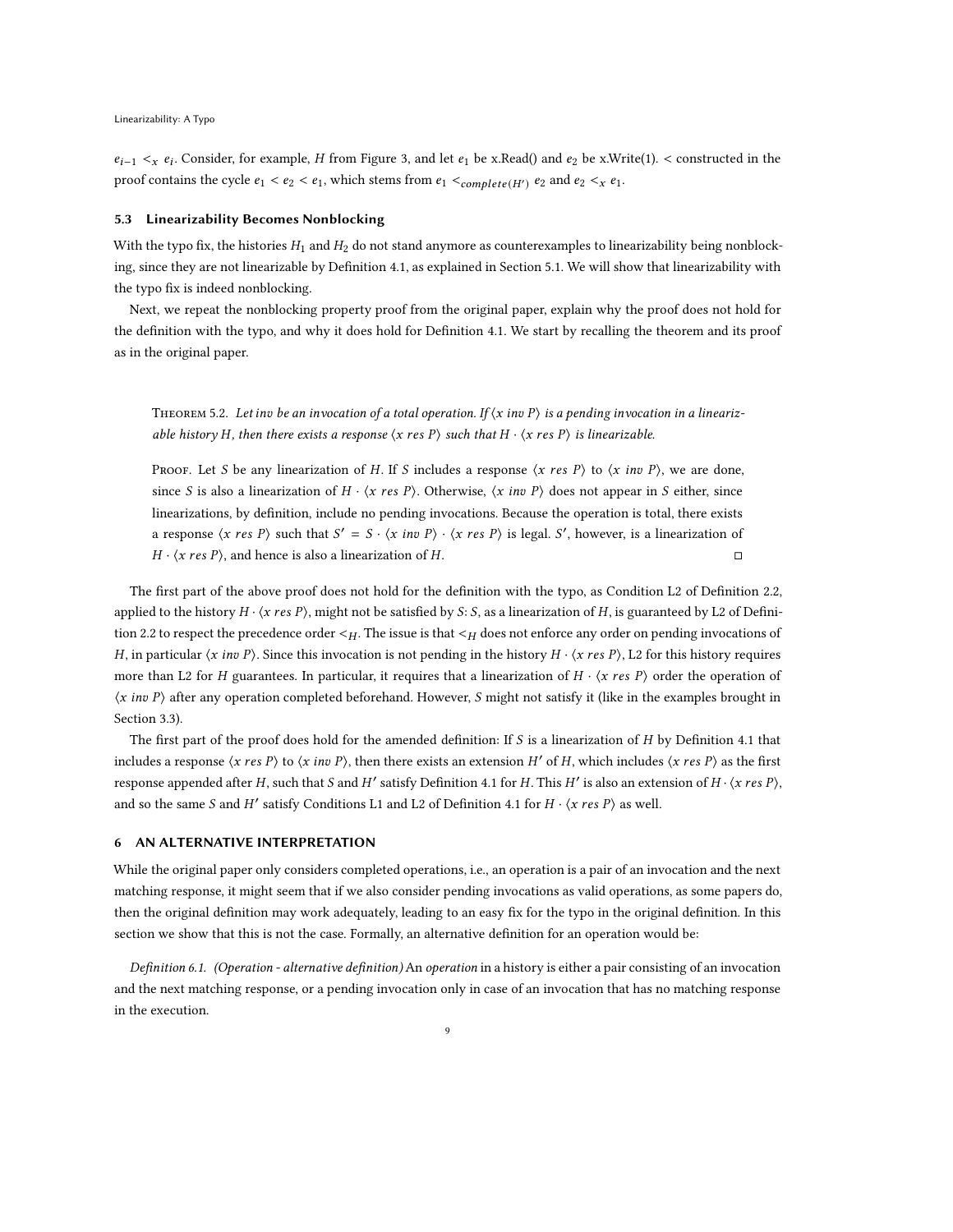<span id="page-9-1"></span>

Fig. 5.  $H_s$ , an execution on a stack with a second pop that cannot be completed

This leads to an alternative interpretation of the linearizability definition with the typo, with  $\lt H$  applied to operations by Definition [6.1](#page-8-1) – including pending invocations. This interpretation of operations does solve the problem pointed out in Section [3](#page-3-0) for the original linearizability definition, since it makes Condition L2 cover pending invocations. But this brings about a new problem, as not only linearized pending invocations are covered, but also pending invocations that are not linearized, namely, eliminated from  $complete(H')$  and  $S$  (which are equivalent by Condition L1). The definition by this interpretation might exclude an execution that seems legitimately linearizable: for an execution containing a pending invocation  $e_2$  that cannot be legally linearized (and hence cannot appear in a linearization  $S$ ) and an operation  $e_1$  that precedes  $e_2$ , there exists no appropriate linearization S, since L2 implies that  $e_1 <_S e_2$  and in particular that  $e_2$  appears in  $S$  (including a response, as  $S$  is equivalent to  $complete(H')$  by L1, which means it contains no pending invocations).

An example of such a history that seems naturally linearizable but would be ruled out by the original definition with the alternative interpretation of an operation follows. Consider a stack object, where if the stack is empty, then a popping process spins until an item is pushed into the stack. Consider the history  $H_s$  with processes A and B illustrated in Figure [5.](#page-9-1) The first pop's response precedes the second pop's invocation in  $H_s$ , hence 1st Pop  $<_H_s$  2nd Pop (interpreting the happens-before relation relying on the alternative operation definition). Condition L2 of the linearizability definition implies that the same relation appears in S:  $1^{st}$  Po $p <_S 2^{nd}$  Po $p$ , and in particular the second pop appears in S. However, the second pop cannot be included in S because it cannot be legally completed on an empty stack.

This problem regarding the definition of linearizability in the alternative interpretation is different from the problem with the original interpretation (pointed out in Section [3\)](#page-3-0), but we remark that applying our fix, i.e., changing L2 to  $\leq_{complete(H')}\subseteq\leq_S$ , solves this problem as well and can make the alternative interpretation be an adequate (equivalent) definition for linearizability.

## <span id="page-9-0"></span>7 AN EQUIVALENT DEFINITION

According to the intuitive discussion in the original paper [\[4\]](#page-12-0), linearizability provides the illusion that each operation takes effect instantaneously at some point between its invocation and its response. This point was later denoted a linearization point. Referring to the intuitive meaning of linearizability, it makes sense that if a pending invocation takes effect, it does so instantaneously at some point after the invocation and before the end of the execution. Such an interpretation of linearizability has appeared in [\[6\]](#page-12-2). Moreover, many data structure implementations [e.g. [7,](#page-12-6) [8](#page-12-7)] are proven to be linearizable by listing linearization points as locations in the code for each of their methods. These locations naturally occur during the method call, after the invocation (and before the response or the end of the execution), obliviously of whether the invocation has a matching response in the original execution.

<span id="page-9-2"></span>We next specify an equivalent definition of linearizability, similar to the *atomicity* definition in [\[6](#page-12-2)], which formalizes the above intuitive interpretation of linearizability.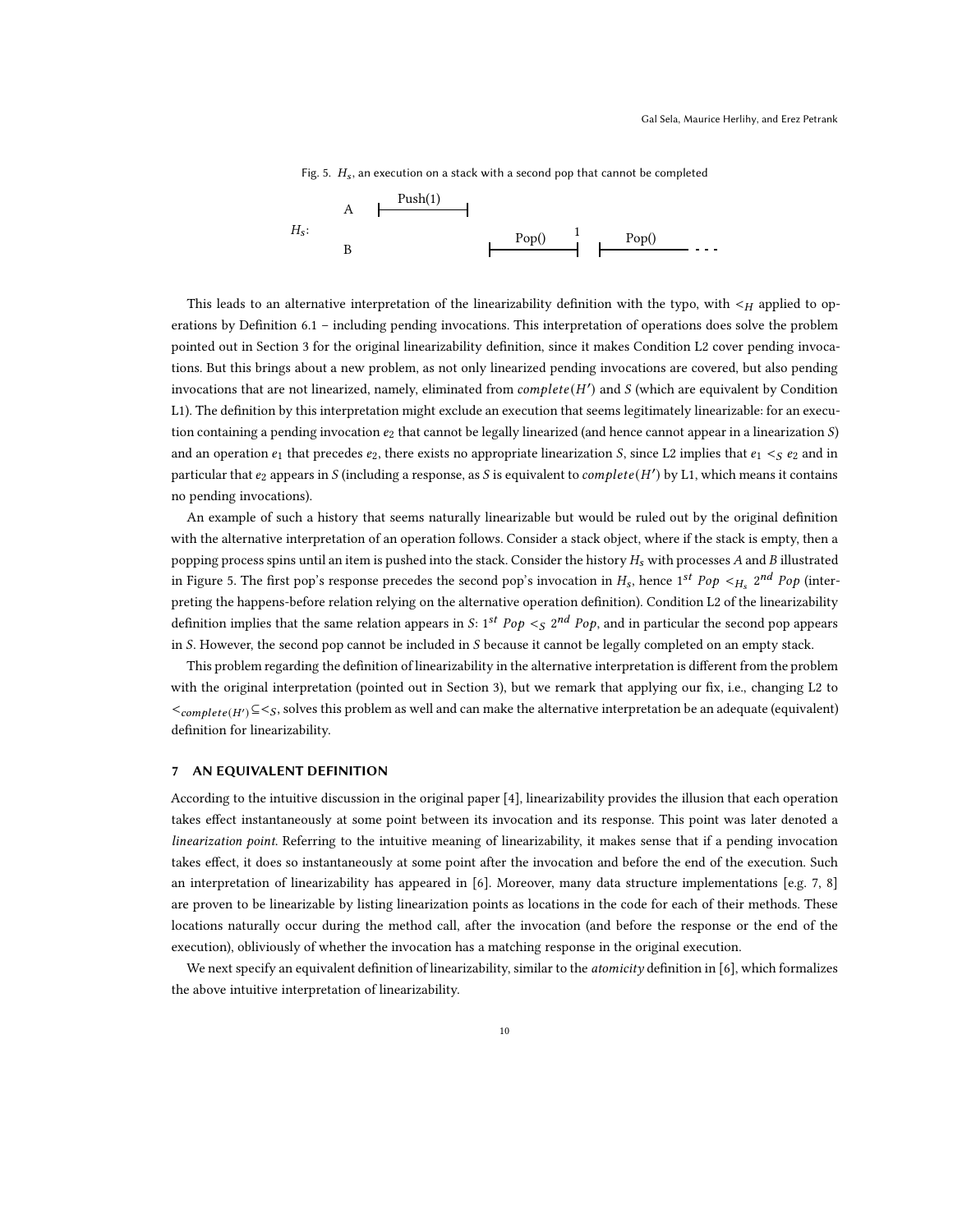### Linearizability: A Typo

Definition 7.1. (Linearizability by Linearization Points) A well-formed history  $H$  is linearizable if there exist distinct points in  $H$ , denoted linearization points, satisfying the following:

- (1) For each operation, there exists a linearization point between its invocation and its response.
- (2) There exists a subset  $T$  of  $H$ 's pending invocations, such that for each invocation *inv* in  $T$  there exists a linearization point after the invocation, and there exists a response denoted  $resp_{inp}$  for the invocation.

Such that if we place each invocation that has a matching response and its matching response one right after another at their respective linearization point, do the same for each invocation *inv* in T and its response  $resp_{in}$ , and exclude pending invocations not in  $T$ , then the resulting sequence of invocations and responses, denoted  $S$ , is a legal sequential history.

The original linearizability definition with the typo is not equivalent to Definition [7.1.](#page-9-2) As a counterexample,  $H_1$ demonstrated in Figure [1](#page-3-2) is linearizable by Definition [2.2](#page-2-1) as shown in Section [3.1,](#page-3-1) but not by Definition [7.1,](#page-9-2) since the pending write must be linearized for the read to return 1, but placing the write's linearization point after the read's one cannot yield a legal register sequential history.

We next show that fixing the typo in the linearizability definition makes the definition equivalent to Definition [7.1,](#page-9-2) which formalizes the intuition behind linearizability.

### Claim 1. Definition [7.1](#page-9-2) (linearizability by linearization points) is equivalent to Definition [4.1](#page-5-3) (amended linearizability).

Proof. First we prove that Definition [7.1](#page-9-2) implies Definition [4.1:](#page-5-3) Assume  $H$  is linearizable by Definition [7.1.](#page-9-2) Let  $T$ and  $S$  be a subset and a history that satisfy the definition. We will prove that  $H$  is linearizable by Definition [4.1](#page-5-3) with the same S. Form  $H'$  from  $H$  by appending (in some arbitrary order) for each invocation in  $T$ , the response appended for it in S. L1 holds: For each process,  $complete(H')$  is made of the same events as S. Their order is the same in  $complete(H')$  and S, since S is constructed by "shrinking" each operation (invocation and response) to its linearization point, which is placed by Definition [7.1](#page-9-2) between an invocation and a following response. L2 holds as well, since if one operation precedes another operation in  $complete(H')$ , meaning the first operation's response happens before the second operation's invocation in *complete*( $H'$ ), then this order is preserved in  $S$ , in which the response of the first operation is moved to an earlier point (to the linearization point of the first operation) and the invocation of the second operation is moved to a later point (to the linearization point of the second operation).

We proceed to prove the other direction - Definition [4.1](#page-5-3) implies Definition [7.1.](#page-9-2) Assume  $H$  is linearizable by Defini-tion [4.1.](#page-5-3) Let  $H'$  and  $S$  be an extension of  $H$  and a linearization that satisfy the definition. We define  $T$  to be the set of all pending invocations in  $H$  for which a response is added in  $H'$ . Next, we pick linearization points for operations of H and for pending invocations of T, namely for operations of *complete*( $H'$ ), which are - due to L1 - the operations of *S*. Denote the  $i^{th}$  operation in *S* by  $e_i$ . We pick the linearization point of  $e_i$  to be right after the later of the following:  $e_i$ 's invocation, and the linearization point of  $e_{i-1}$ .

We will prove that our selected linearization points satisfy the requirements of Definition [7.1.](#page-9-2) First, Conditions (1) and (2) of Definition [7.1](#page-9-2) hold as the linearization point of each  $e_i$  is after its invocation in  $complete(H')$  by definition, and also before its response as we next show. If not, it implies that the linearization point of  $e_i$  is set right after the linearization point of  $e_{i-1}$ , and that the linearization point of  $e_{i-1}$  is after  $e_i$ 's response. If the linearization point of  $e_{i-1}$  was picked to be right after its invocation, it means that  $e_i <_{complete(H')} e_{i-1}$  and we reach a contradiction by Condition L2 of Definition [4.1](#page-5-3) (thanks to the typo fix). Else, it was picked to be right after the linearization point of  $e_{i-2}$ , and we continue with the same arguments until reaching a contradiction (the process is guaranteed to stop at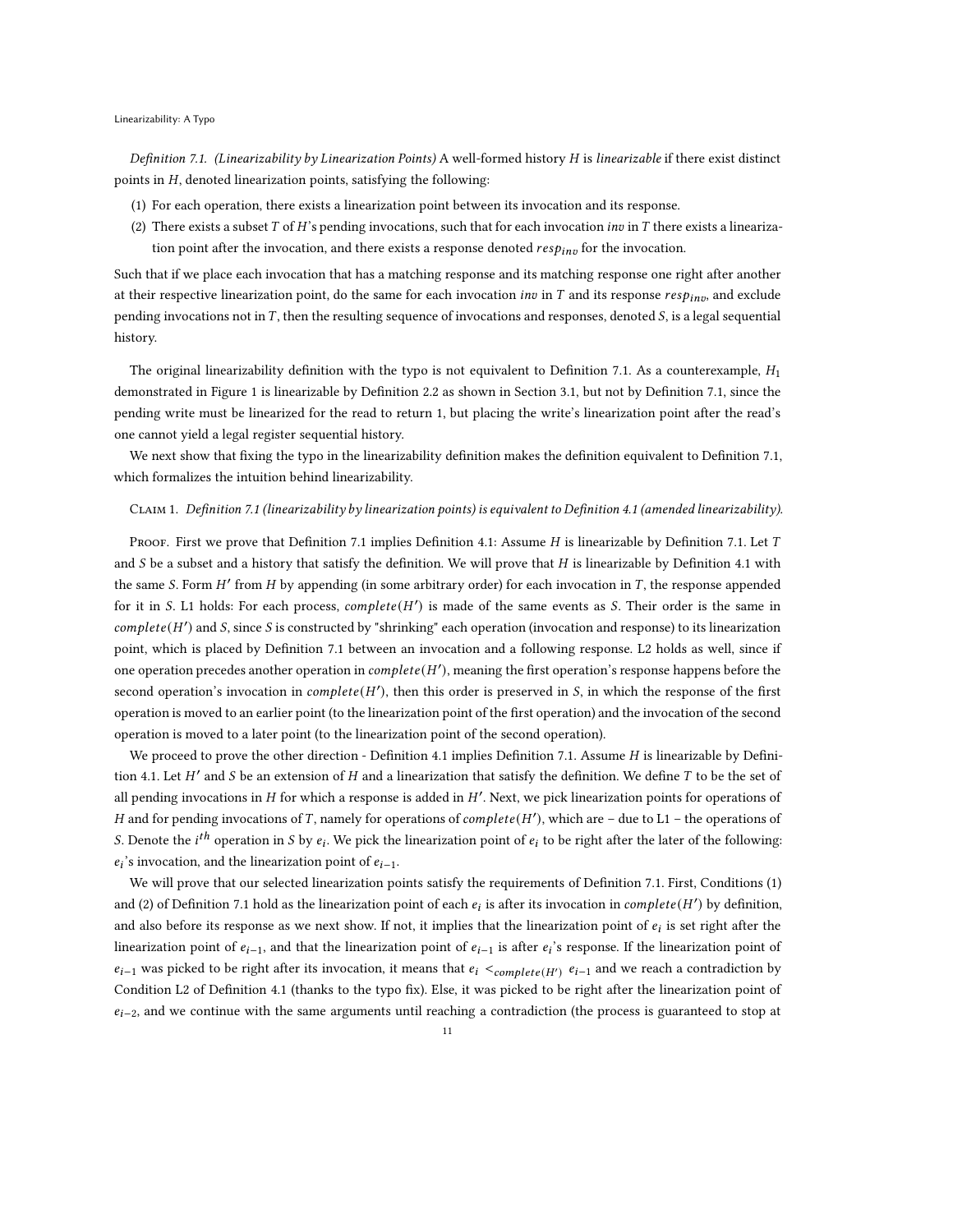$e_1$  at the latest). Second, the linearization point order preserves the order of operations in S by our definition of the linearization points. Therefore, the history constructed in Definition [7.1](#page-9-2) by "shrinking" each operation of  $S$  (namely, moving its invocation and response) to its linearization point, is equal to  $S$  and is thus a legal sequential history.

 $\Box$ 

# <span id="page-11-0"></span>8 COMPARISON OF ALL DEFINITION VERSIONS

<span id="page-11-1"></span>Let  $H$  be a history. Then for each choice of an extension  $H'$ , we may divide the invocations in  $H$  into three categories:

- <span id="page-11-2"></span>(1) Invocations that have a matching response in  $H$ .
- <span id="page-11-3"></span>(2) Pending invocations in  $H$  that have a matching response in  $H'$ .
- (3) Pending invocations in  $H$  that do not have a matching response in  $H'$ .

The operations related to invocations of categories [\(1\)](#page-11-1) and [\(2\)](#page-11-2) form  $complete(H')$ . Therefore, as implied by Condition L1 of linearizability, if  $H$  is linearizable then the linearization of  $H$  which stems from this  $H'$  is made of these operations.

The different versions of the linearizability definition differ in the operations among which their L2 Condition enforces order preservation. Definition [2.2](#page-2-1) forces preserving order among operations whose invocations are of category [\(1\)](#page-11-1) only. Definition [4.1](#page-5-3) (and thus the equivalent Definition [7.1](#page-9-2) as well) dictates that the linearization preserve the order of all operations in  $complete(H')$ , namely, all linearized operations, which are operations whose invocations are of categories [\(1\)](#page-11-1) and [\(2\)](#page-11-2). Since L2 with the typo fix enforces precedence order on additional operations in comparison to the original L2, then the typo fix strengthens the definition of linearizability. Namely, the amended definition eliminates some executions that are linearizable according to the definition with the typo, e.g., executions  $H_1$  (see Figure [1\)](#page-3-2) and  $H_2$  (see Figure [2\)](#page-4-1). The typo fix does not include any execution not classified as linearizable by the original definition: each execution linearizable by Definition [4.1](#page-5-3) is linearizable by Definition [2.2](#page-2-1) as well because  $\lt H \subseteq \lt_{complete(H')}$ .

Definition [2.2](#page-2-1) with the alternative interpretation of an operation as described in Section [6,](#page-8-0) forces preserving order among operations whose invocations are of any of the 3 above-mentioned categories, namely, operations related to all invocations. L2 in this interpretation implies that a linearization  $S$  includes all pending invocations of  $H$  (that are preceded by any response), including those of category  $(3)$  – which cannot appear in S by Condition L1. Consequently, for a history to be classified as linearizable, there must exist an extension  $H'$  for which  $H$  has no invocations of category [\(3\)](#page-11-3), namely, all pending invocations are linearized (again, referring only to invocations preceded by a response). Hence,

<span id="page-11-4"></span>

Fig. 6. The relationship between histories categorized as linearizable by the different versions of linearizability